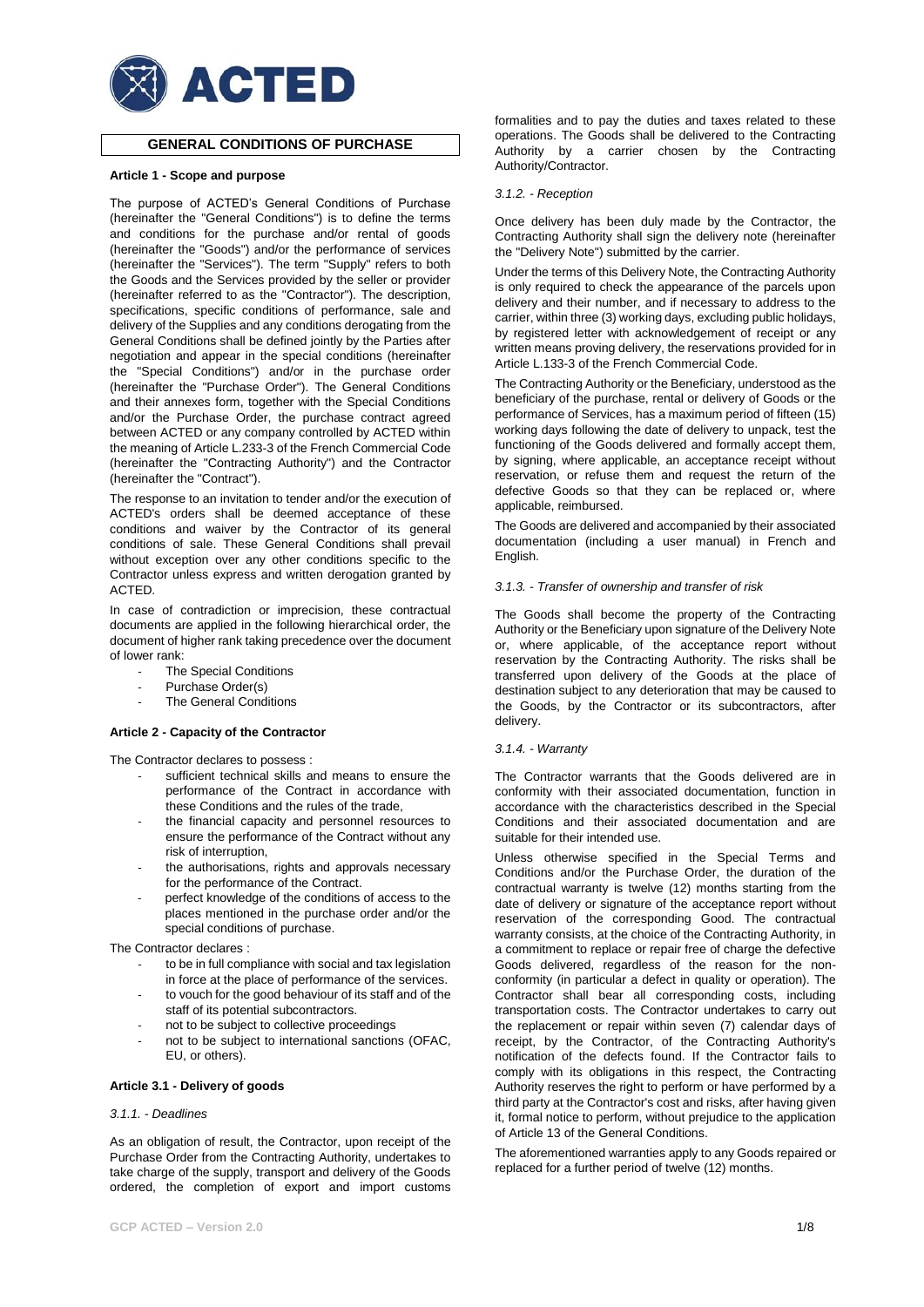

The Contractor shall also repair any harmful consequences of such defects or damage and provide the Contracting Authority with such a guarantee.

In addition, the Contractor shall remain liable, in accordance with ordinary law, for any hidden defect of the Goods that may appear.

The Goods shall be delivered in compliance with European and national regulations and current health, safety and environmental standards and in particular with regard to dangerous substances and preparations, waste, electrical protection, radio-frequency, electromagnetic, ionising, optical and vibration radiations.

The Contractor undertakes to inform the Contracting Authority of any failure to comply with these regulations and shall compensate the Contracting Authority for any consequences resulting from the Contractor's failure to comply with the obligation described in this Article.

The Contractor shall provide the Contracting Authority with a bank warranty equivalent to five (5) percent (%) of the Contract Price as security for performance. This warranty shall be annexed to the Contract.

# **Article 3.2 - Conditions for performance of Services**

## *3.2.1. - Quality of Services*

Unless otherwise stipulated in the Special Conditions and/or the Purchase Order, as a strengthened obligation of means (the burden of proof being on the Contractor), the Contractor undertakes to perform the Services in a professional manner, in strict compliance with the rules of the trade, applicable to the type of services entrusted to the Contractor.

The Contractor undertakes to implement, at its own expense, adequate technical and human resources in order to ensure the perfect execution of the Services entrusted to it. In this respect, the Contractor shall define, under its responsibility, the resources, tools, methods and means of execution necessary for the performance of the Services.

The Contractor undertakes to comply with the technical information and the schedule established by the Contracting Authority.

## *3.2.2. - Continuity of Services and Contractor's team*

In general, the Contractor warranties perfect continuity in the performance of the Services.

The Contractor shall be solely responsible for defining the type(s) of personnel profiles required and for designating the team members assigned to the performance of the Services and warranty their competence and experience for the performance of said Services.

The Contractor undertakes :

- to inform the Contracting Authority of the absence, leave or unavailability of one of its staff members, as soon as it is known.
- to replace, as soon as possible, the unavailable intervener with a person having equivalent technical skills and qualifications,
- to ensure that the change of participant does not interrupt the proper performance of the Services, by organising, at its own expense, a transition period in order to inform the replacement on the progress of the services,
- to ensure that the change of intervener does not affect the deadlines for performance of the Services.

### *3.2.3. - Receiving Operations - Recipe*

With respect to the Services which must be validated by the Contracting Authority, the Parties agree to carry out an acceptance test in accordance with the stipulations set out in the Special Conditions and/or the Purchase Order in order to check the conformity of the Services performed by the Contractor with its commitments defined in the Contract.

No receipt shall be deemed to be tacitly pronounced, only the signing of an acceptance report without reservation and duly signed by an authorised representative of the Contracting Authority may constitute a receipt. In particular, any use of the Services in whole or in part shall not be deemed to be revenue. Furthermore, acceptance shall only be declared if the documentation associated, where appropriate, with the Services has not been submitted to the Contracting Authority.

In the absence of a specific acceptance procedure, the Contracting Authority shall, at its discretion, check the quality of the Services performed and, if they do not comply with the rules of the trade or the conditions stipulated in the Contract, the Contracting Authority shall ask the Contractor to bring the Services into conformity at its own costs and expenses, without prejudice to the provisions of Article 13 of the General Conditions.

The Contractor shall be responsible for the quality of the Services and shall set up a quality management system adapted to the methods and criteria defined by the technical documents, standards and specifications of which the Contractor has taken cognisance prior to the conclusion of the Contract.

# **Article 4 - Execution, time limits for execution, cancellation**

The deadlines for performance of the Contract shall be set by mutual agreement with the Contractor and shall be systematically stipulated in the Special Conditions and/or the Purchase Order. The date set for delivery, which is indicated on the Special Conditions and/or the Purchase Order, is binding.

Any event which may influence the performance of the Contract shall be immediately brought to the attention of the Contracting Authority. The Contractor shall immediately notify the Contracting Authority in writing of any such event, as well as its probable duration and its consequences on delivery times.

However, in the event of any extension of the deadline for delivery of the Supplies accepted by the Contracting Authority, the Contractor undertakes to pay a compensation equal to 1% per fortnight of delay, calculated on the amount of the undelivered goods (purchase price excluding VAT), to the Contracting Authority. These sums shall be due without formal notice and shall be paid in the form of a credit note.

In the event of non-compliance with the delivery dates of the Goods and/or performance of the Services, the Parties agree, within the Special Conditions, on a mechanism for late payment penalties that the Contracting Authority may apply to the Contractor in accordance with Article L.441-6 of the French Commercial Code, except in the event of Force Majeure. Where applicable, the principle, amount and terms of application are specified in the Special Conditions. The amount entered is (i) an estimate made initially and determined after discussions with the Contractor so that it can check the materiality of the facts complained of and (ii) implies the existence of a damage sustained by the Contracting Authority. The application of penalties for delay excludes any other claim for damages based on the same ground and is independent of other rights to which the Contracting Authority may be entitled and other sanctions to which the failure of the Contractor may give rise.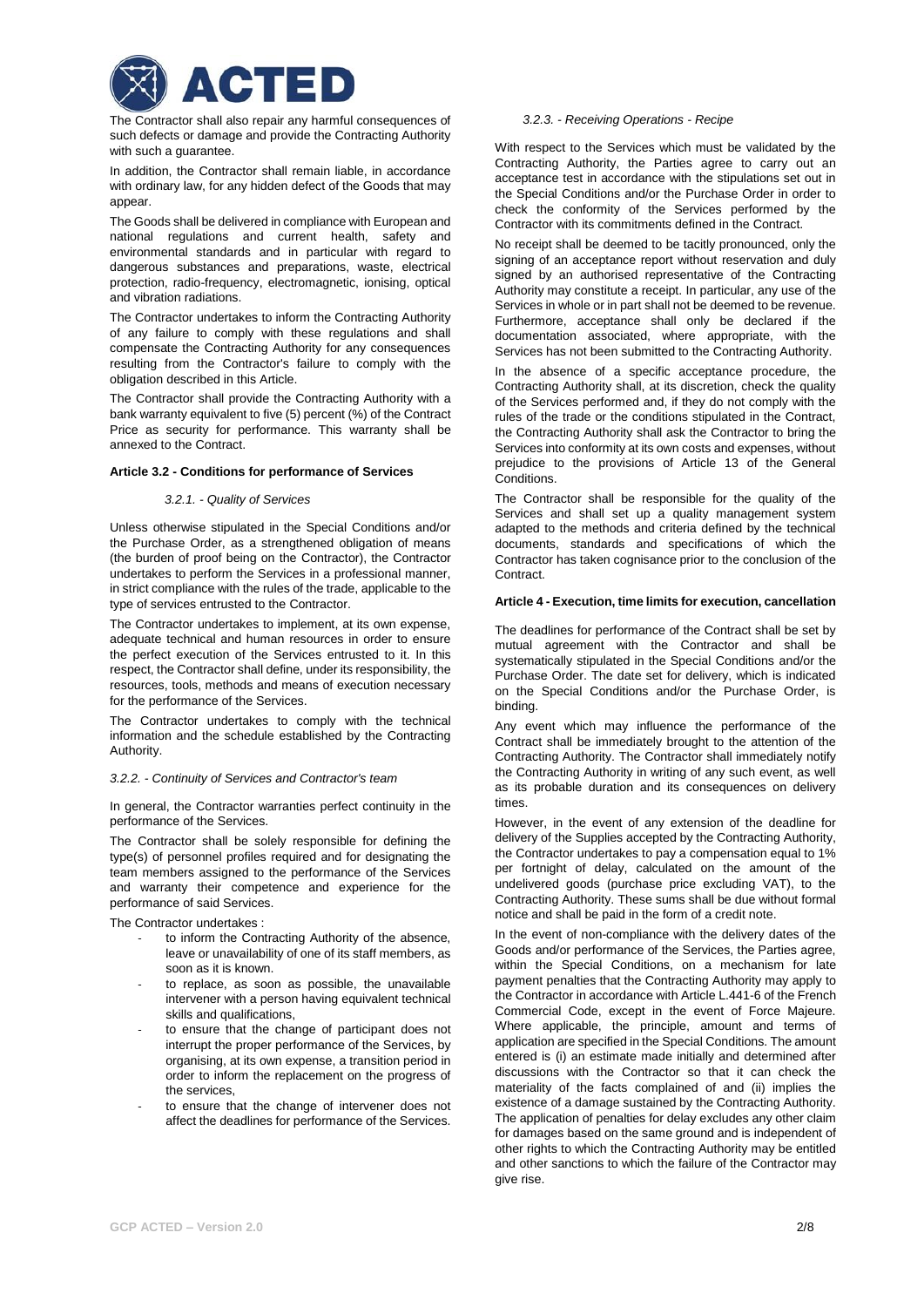

The remuneration agreed in consideration of the perfect performance of the obligations due under the Contract, is an amount in Euros/Dollars, exclusive of taxes, global, fixed, firm and non-revisable as provided for in the Special Conditions and/or in the Purchase Order and shall be understood, for Supplies delivered to the specified delivery place, free of carriage and packaging and of all duties and taxes. This amount remunerates the Contractor for all its costs, disbursements, charges, hardships and/or obligations of any kind.

Any additional costs of any nature whatsoever shall be subject to the prior agreement of the Contracting Authority in writing specifically indicated on the Purchase Order.

No payment will be made for work, meetings, research and studies required to enable the Contracting Authority to respond to invitation to tender, unless expressly agreed in writing.

The orders shall not give rise to any payment of a deposit, the Contracting Authority also reserves the right to request the Contractor to provide security for tenders and/or performance.

The Contractor may issue its invoices after the Contracting Authority has issued a certificate of completion.

Invoices shall be drawn up by the Contractor and must comply with the regulation and legislation in force on the date of issue, include the mandatory legal notices, mention the order number, the nature of the Services performed and/or the Goods delivered as well as the unit price and quantities and be accompanied by all the supporting documents necessary to verify the validity of their content. The Parties acknowledge that the invoices thus transmitted shall have the value of an original.

Unless otherwise expressly specified on the Order, the price is payable forty-five (45) days after the end of the month in which the Order is issued, in accordance with French Law.

Late payment by the Contracting Authority shall lead to the application as of right of default interest set at three times the legal interest rate in force and of the recovery indemnity set at forty (40) euros in accordance with Article D.441-5 of the Commercial Code.

By express agreement and in compliance with the provisions of article L.442-6 of the French Commercial Code, the Contracting Authority shall set-off the sums owed by the Contractor to the Contracting Authority against the sums owed to the Contractor or any assignee by the Contracting Authority, which shall be accepted by the Contractor in full knowledge of the facts. Such set-off shall be made in accordance with the due dates of the debts and claims of each of the Parties and after prior information and authorisation from the Contractor.

# **Article 7 - Duty to advise**

The Contractor has a duty to advise, warn and inform the Contracting Authority on an ongoing basis, and undertakes in this respect to :

- advise the Contracting Authority on the choice of technical solutions to be put in place to honour the Contract,
- request any information or data it deems necessary to honour the Contract,
- check the documents or technical information provided to it by the Contracting Authority to ensure that they are consistent and complete under the **Contract**
- warn the Contracting Authority of any anomaly or omission,
- notify the Contracting Authority in writing as soon as it becomes aware of any factor, event or act likely to

affect the proper performance of its obligations under the Contract,

- propose to the Contracting Authority any additions, improvements or adaptations which it considers desirable,
- warn the Contracting Authority where the choices it might make, of which the Contractor has been informed in writing by the Contracting Authority, might conflict with the objectives pursued or might result in a deterioration or a failure to comply with the expected quality, performance and functionality,
- keep the Contracting Authority informed of developments in the state of the art relating to the Contract,
- inform the Contracting Authority of any legal or regulatory obligations of a foreign country to which the Contractor may be subject and which would have an impact on the Contract.

Although the Contracting Authority has technical knowledge, it cannot be considered as a professional with the same speciality as the Contractor. The Contractor shall inform the Contracting Authority of any incident or analysis revealing risks associated with the use of the Supplies delivered. Each of the Parties undertakes to designate one of its employees to act as the other Party's privileged contact to ensure the monitoring of the Contract. The Contractor's privileged contact person shall have the skills and authority required to receive the Contracting Authority's observations on the performance of the Contract and to take appropriate action. The Contractor's employees shall only be subject to the Contractor's hierarchical authority, it being specified that the appointment of an employee of the Contracting Authority to monitor the Contract shall not constitute a limitation or derogation from the exercise of that authority.

## **Article 8 - Status of the Contractor's personnel**

The Contractor's personnel shall in all circumstances remain under the administrative control and under the hierarchical and disciplinary authority of the Contractor, and no transfer of authority should occur throughout the performance of the Contract.

The Contractor shall ensure that its personnel strictly complies with all the terms and obligations of the Contract. In particular, if Services are performed on the premises of the Contracting Authority, the Contractor's personnel must comply with the applicable internal regulations and the health, safety and control rules in force within the Contracting Authority (hereinafter the "Internal Regulations"), and the Contractor expressly acknowledges being aware of said Internal Regulations. The Contracting Authority reserves the right, at any time and without prior notice, to carry out or have carried out any control for the purpose of verifying the Contractor's compliance with the Internal Rules, which the Contractor expressly accepts. In the event that the Contracting Authority finds that the Contractor is not complying with one or more Internal Rules, the Contracting Authority may as of right and at its discretion, suspend all or part of the Services (if any) and all or part of the corresponding payments until the Contractor complies with the Internal Rules and/or terminates the Contract under the conditions defined in Article 14 of the General Conditions. For the purposes of this clause, the Contractor undertakes to cooperate fully and in good faith with the Contracting Authority or any third party indicated by the Contracting Authority. In this respect, the Contractor undertakes to facilitate access to any document, information, tool or any other element useful for the proper conduct of the inspection.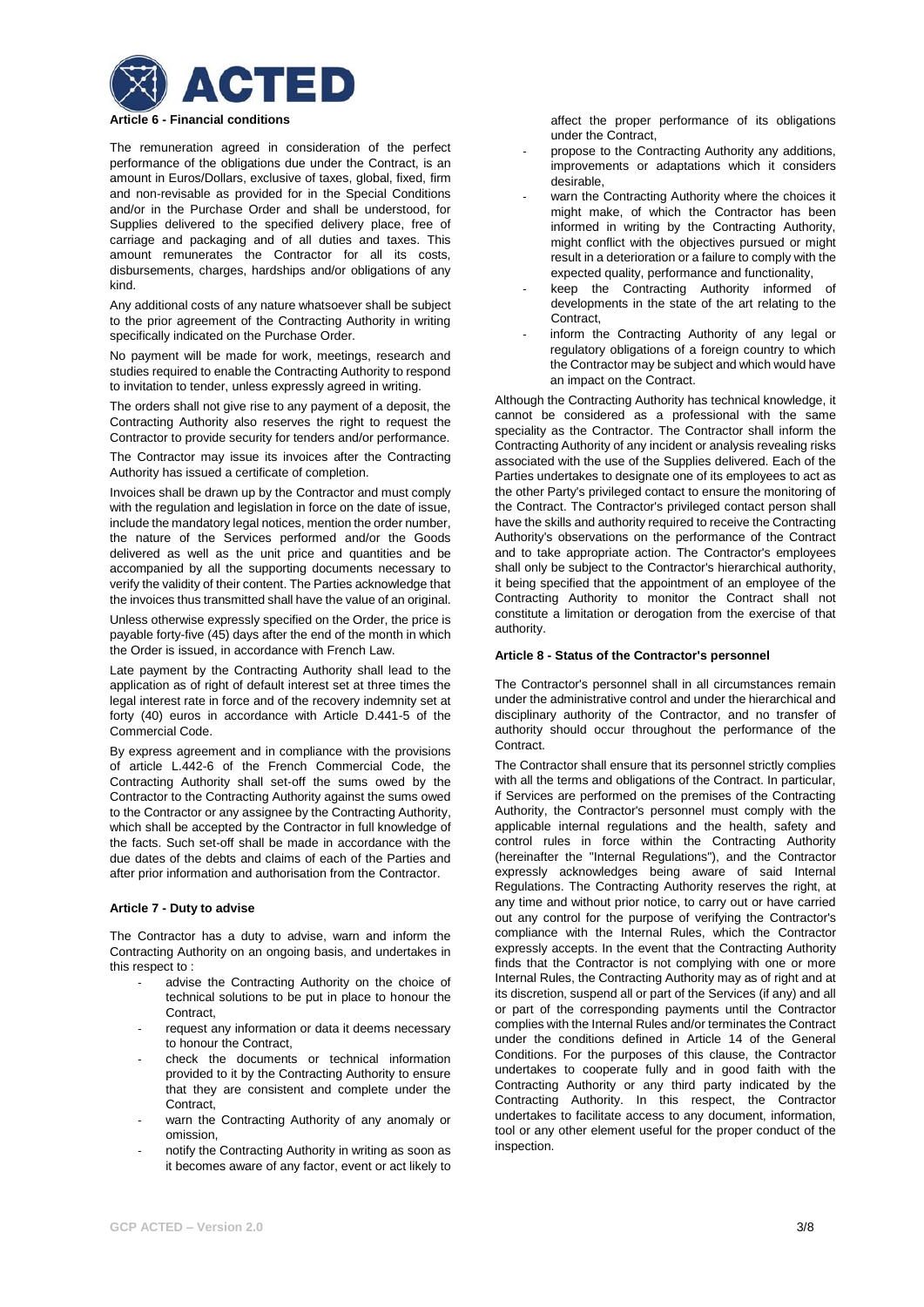

The Contractor declares and acknowledges that it is not economically dependent on the Contracting Authority. The Contractor undertakes to inform the Contracting Authority in the event that its orders represent a share of the Contractor's turnover likely to place it in a situation of economic dependence within the meaning of positive law, as well as of any event that would change this situation. If so, the Parties shall meet to find a solution that protects their respective interests. The Contractor acknowledges, in any event, that throughout the term of the Contract, it shall retain and shall be solely liable in the event of insufficient diversification of its customer portfolio.

### **Article 10 -** *Intuitu personae* **and subcontracting**

The Contract is concluded *intuitu personae*. Consequently, the Contractor shall not, without the prior consent of the Contracting Authority in writing, subcontract, assign, contribute or transfer, in any form whatsoever, all or part of the Contract, in particular and without limitation, by way of merger, demerger, partial contribution of assets, universal transfer of assets, management lease and, more generally, any operation the purpose or effect of which is to transfer the Contract.

As soon as it envisages the intervention of a sub-contractor, the Contractor shall, in order to obtain its prior approval in writing, communicate to the Contracting Authority, the social, banking, postal and technical references of the sub-contractor, the name of the subcontractor's legal representatives – and, more generally, an information needed to verify the subcontractor's eligibility, the terms of payment granted to the sub-contractors, a copy of the quarantor's commitment, and the tasks that it intends to sub-contract.

In addition, the Contractor shall provide the Contracting Authority with the Contractor questionnaire duly completed by the subcontractor. Notwithstanding, the Contracting Authority reserves the right to refuse to approve a subcontractor without reason, except in case of abuse.

The Contracting Authority may terminate as of right all Orders held by the Contractor in the event of failure to fulfil this obligation.

In the event of a transfer of shares or assets or a change of effective direct or indirect control of its company, the Contractor shall inform the Contracting Authority, which may terminate the contractual relationship as of right and without notice.

In the event of authorised subcontracting, the Contractor shall remain solely liable to the Contracting Authority and shall warranty compliance with these General Conditions by the subcontractors concerned.

### **Article 11 - Liability and insurance**

The Contractor shall be liable to the Contracting Authority, without restriction or reservation, for the full performance of its obligations under the Contract, and for all consequences that may arise therefrom under the conditions of ordinary law. The assistance that the Contracting Authority may provide to the Contractor in the performance of the Order and the payment of invoices by the Contracting Authority shall in no way affect this liability. Consequently, the Contractor undertakes to compensate any damage caused to the Contracting Authority or the Beneficiaries.

Any clause limiting the Contractor's liability contained in the Contractor's general conditions or in any other similar document usually used by the Contractor shall be deemed to be unwritten for the performance of the Contract.

The Contractor must hold insurance policies, with a reputedly solvent company, covering its civil operating and professional liability for a sufficient amount against the pecuniary

consequences of civil liability that may incur in the event of personal injury, intangible, material and immaterial damage, whether consequential or not, caused to the Contracting Authority or any third party, as a result of its studies and/or products ; the Contractor shall provide the Contracting Authority, as soon as the Purchase Order has been issued, with proof of insurance coverage of these risks and the amount thereof. The Contractor undertakes to maintain these insurance policies in force for as long as it has any obligation under the Contract.

In addition, the Contractor shall hold insurance policies covering its post-delivery liability (or product liability) with a reputedly solvent insurance company and shall provide the Contracting Authority, not later than the date of delivery of the Supplies, with proof of insurance coverage of this risk and the amount thereof.

The fact of having such insurances shall not in any way relieve the Contractor of its liability, in particular with respect for damage not covered by its insurance or for damage in excess of the sums guaranteed by its insurance.

At the request of the Contracting Authority, the Contractor shall provide it with proof of general and professional civil liability insurance, dated less than six months prior to the date of the request. In all cases, the Vendor shall, at the request of the Purchaser, provide adequate insurance covering the products until their arrival at the buyer's premises or any other destination approved by him.

### **Article 12 - Force majeure**

Any occurrence of Force Majeure, i.e. any event beyond the control of the Parties, which could not reasonably have been foreseen at the time of the conclusion of the Contract and whose effects cannot be avoided by appropriate measures in accordance with Article 1218 of the French Civil Code, in other words any unforeseeable and irresistible event, shall suspend the performance of the obligations of the Contracting Authority and the Contractor for the duration of the Force Majeure situation.

In the event of Force Majeure, it shall be the responsibility of the Party concerned to take action at the earliest opportunity after the occurrence of the event or it may no longer invoke it :

- to notify the other Party, by registered letter with acknowledgement of receipt or any written means proving the delivery, of the occurrence of the event, justifying its Force Majeure nature:
- to indicate its foreseeable duration:
- to inform the other Party of the measures taken or which it intends to take to mitigate the effects of the event.

In this way, the Party concerned shall do its utmost to alleviate the difficulties encountered and implement the necessary means to resume the continuation of the Contract under the best conditions.

The performance of the obligations concerned by the Force Majeure event is then suspended for the duration of the said Force Majeure event and then resumes, without prejudice to any request for termination provided for in Article 14 of the General Terms and Conditions.

## **Article 13 - Duration**

The Contract is concluded for the duration specified in the Particular Conditions and/or in the Purchase Order.

Any extension or renewal of the Contract shall imperatively give rise to the signature of an amendment and/or a new Purchase Order by the Parties.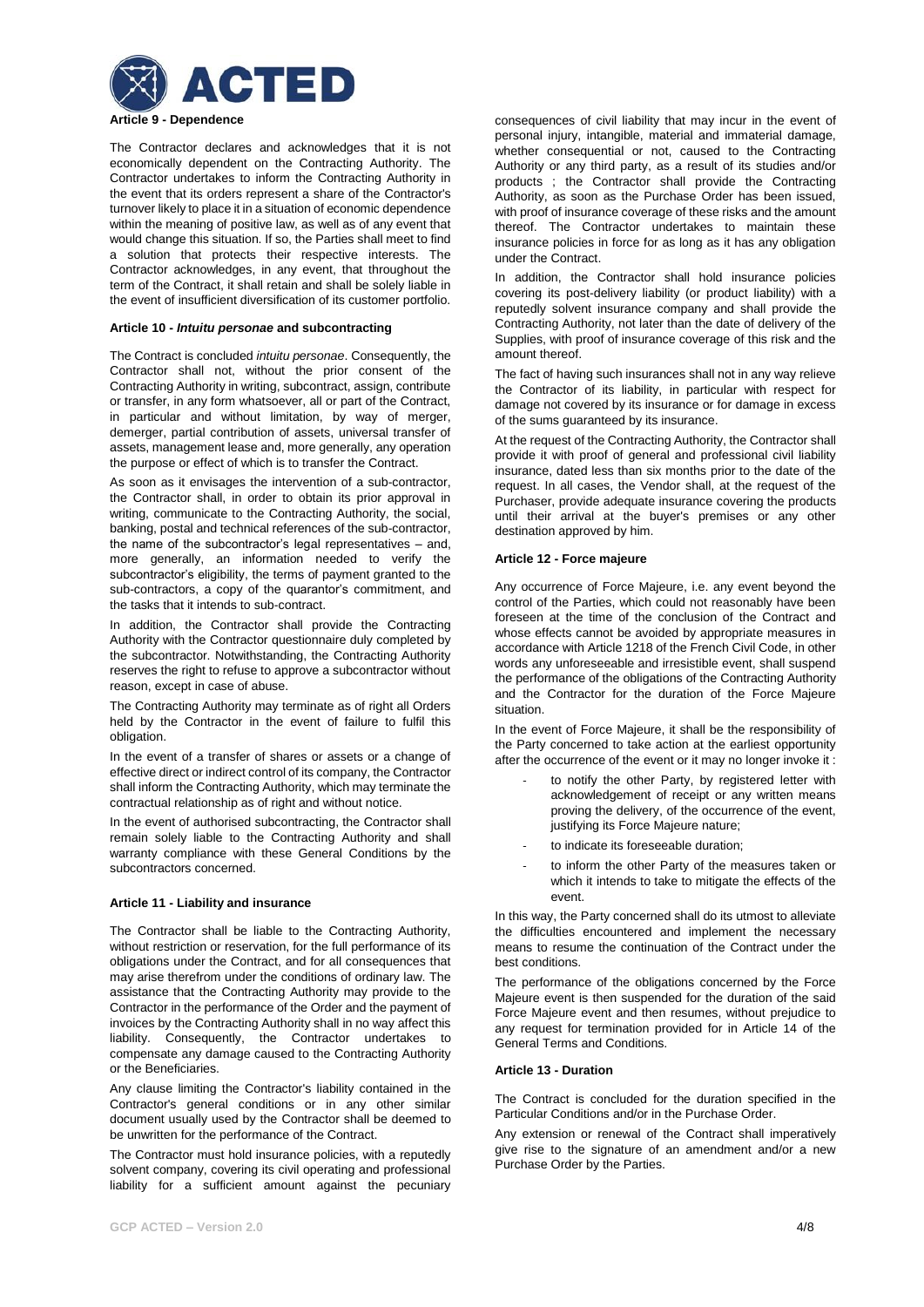

In the event of non-performance by one of the Parties of any of its obligations, the other Party may send it a formal notice by registered letter, with acknowledgement of receipt or any written means proving the delivery, requiring it to fulfil its obligation within a period of fifteen (15) days and stating that, failing this, it is entitled to terminate the Contract. If, at the end of this period, the non-performance by the defaulting Party persists, the other Party shall notify it of the as of right termination of the Contract by registered letter with acknowledgement of receipt, specifying the reasons therefor, without prejudice to any claim for damages to which it may be entitled.

If an event of Force Majeure continues for more than thirty (30) consecutive days, a Party shall notify the other Party, by registered letter with acknowledgement of receipt or any written means proving the delivery, of the as of right termination of the Contract with effect from the date on which the notification is sent.

A Party is entitled to terminate the Contract for nonperformance, from prior to the date on which a Party performs it, if it is clear that there will be an essential non-performance on its part.

In the event of early termination of the Contract, the rights on the Supplies delivered to the Contracting Authority shall remain definitively vested in the Contracting Authority under the terms and conditions set out in the Contract. The sums due to the Contractor for the Supplies already delivered and/or completed shall nevertheless remain definitively vested in the Contractor.

Supplies not yet delivered shall be delivered to the Contracting Authority, upon request of the latter, in a usable form as specified by the Contracting Authority within ten (10) days of the termination of the Contract.

In the event of failure to deliver, the Contractor shall reimburse the Contracting Authority for the sums already received. In the event of timely delivery, and subject to acceptance of such delivery, the agreed price for delivery shall be paid by the Contracting Authority.

In any event, the Contracting Authority shall be at liberty to entrust to any third party the unfulfilled part of the Services, which the Contractor expressly acknowledges and accepts.

After termination of the Contract, a Party may recover sums paid for a Service which it has not received or has legitimately refused.

# **Article 15 - Non-waiver**

The fact that one of the Parties does not enforce any of its rights or require the performance of any of the obligations or responsibilities of the other Party under the Contract shall not in itself be considered as a waiver of the Party's rights, obligations and responsibilities under the Contract.

Failure by the Contracting Authority to invoke any of the provisions of the GCP at any time shall not be deemed a waiver of the right to invoke the same provisions at a later date.

#### **Article 16 - Independence of the Parties**

Neither Party may make a commitment in the name and on behalf of the other Party. Thus, each of the Parties undertakes not to do anything that might mislead a third party in this respect, nor to make any commitment or offer any warranty in the name of the other Party.

# **Article 17 - Electronic signature**

In accordance with Law N°. 2000-230 of March 13th 2000 in its consolidated version adapting the law of evidence to

information technology and relating to electronic signatures, as well as the United Nations Convention on the Use of Electronic Communications in International Contracts of 2005, the Parties expressly agree that the Contract may be concluded in the form of an electronic writing. They agree that such a document shall have the force of an original and that it shall be drawn up and stored by the Contracting Authority in such a way as to permit its signatories to be duly identified and to guarantee its integrity. The Parties undertake not to contest its validity, admissibility, enforceability or probative value on the basis of its electronic nature.

The Parties agree to use an electronic signature process known as "on-the-fly", by means of a single-use electronic certificate that constitutes a reliable identification process guaranteeing its link with the act to which it is attached, in accordance with Article 1367 of the French Civil Code. The Contracting Authority proposes to use the process at its disposal within the framework of its partnership with a third party service provider as referred to in Regulation (EU) N° 910/2014 of the European Parliament and of the Council of July 23rd 2014 on electronic identification and trusted services for electronic transactions in the internal market (eIDAS).

#### **Article 18 - Notices and means of communication**

All notices and other means of communication necessary or permitted between the Parties shall be in writing and sent by mail and/or e-mail and/or fax to the address or number mentioned in the Contract. No communication shall be considered effective until it has been delivered and confirmed by acknowledgement of receipt for mailings and/or until receipt of a confirmation of uninterrupted transmission in relation to the transmission report for e-mailings. The Parties may change their addresses and/or numbers by giving at least a fifteen (15) day notice in writing to the other Party. Such notice shall be given in accordance with the above provisions.

## **Article 19 - Intellectual property**

The software, documentation, any item protected by an intellectual property right and any technical or other information belonging to the Contracting Authority and made available to the Contractor are and remain the exclusive property of the Contracting Authority and may not be used by the Contractor for any purpose other than the strict performance of the **Contract.** 

At the request of the Contracting Authority or upon termination of the Contract for any reason whatsoever, the Contractor undertakes to return automatically and immediately to the Contracting Authority all documents and items of any kind entrusted to it under the Contract. The Contractor undertakes not to keep any copies thereof.

The Contractor retains ownership of the intellectual property rights to its standard methodologies and tools acquired or developed by it prior to the entry into force of the Contract, which constitute its know-how. In this respect, the Contractor grants the Contracting Authority, without additional remuneration, a right to use the said tools and/or know-how incorporated in the results of the Services, for the needs and duration of use of the said results.

### **[Note: for clauses concerning the assignment of intellectual property, these shall be incorporated in the Special Conditions].**

### **Article 20 - Confidentiality**

It is understood by the Parties that the following will be treated as strictly confidential under the Contract:

all of the provisions of the Contract;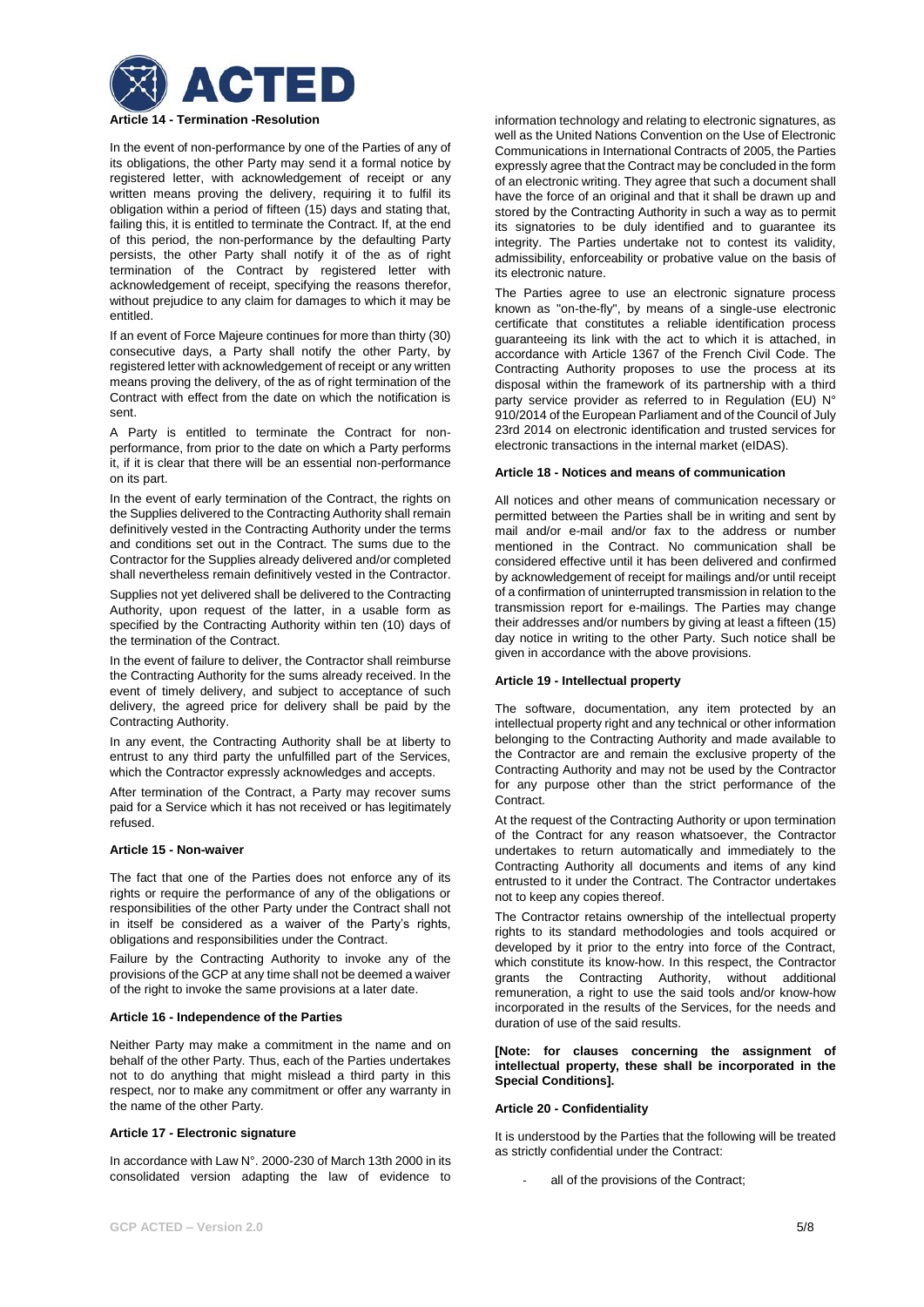

- all information of any nature whatsoever, communicated or disclosed by the Contracting Authority to the Contractor either in written or oral form in connection with the negotiation or performance of the Contract;
- all information of any nature and in any form whatsoever to which the Contractor may have access under the Contract, whether or not indicated as confidential.

Consequently, the Contractor undertakes to keep such information strictly confidential and shall not communicate it to anyone other than those entitled to know it under the Contract. The Contractor further undertakes to solely use such information for the purpose of performing the Contract.

The Contractor vouches for the compliance of its employees and any subcontractors with this confidentiality agreement.

This confidentiality undertaking shall remain valid for the entire duration of the Contract and for a period of five (5) years after the termination of the Contract for any reason whatsoever.

This confidentiality undertaking does not apply to information (i) that has entered the public domain prior to the date of its disclosure or communication; (ii) that falls into the public domain after its communication and/or disclosure without the cause being attributable to one of the Parties; (iii) that has been legitimately obtained from a third party to the Contract without breach of an obligation of confidentiality; (iv) that is developed by one of the Parties independently of the Contract without breach of an obligation of confidentiality.

This confidentiality undertaking also does not apply with respect to tax, administrative and judicial authorities, as well as accountants and auditors, the latter being bound by an obligation of confidentiality towards their clients.

Any communication to the public, press article, commercial reference, exhibition or advertisement of any kind whatsoever, displaying the name or logo of the Contracting Authority or referring to the Contract may not be made without the prior consent of the Contracting Authority by writing.

## **Article 21 - Protection of personal data**

*20.1 Processing of personal data in the context of training and performance of the Contract*

The Contractor is hereby informed that the Contracting Authority shall process the personal data of the Contractor's servants, managers, subcontractors, agents and/or service providers in order to enable it to ensure the formation and performance of the Contract, revenue operations, Contract management and invoicing. This data is necessary for the proper management of the Contract.

Similarly, the Contracting Authority may implement a verification process for the Contractor's managers to ensure that there is no conflict of interest, financing of terrorism or antimoney laundering.

In this context, data subjects have a right of access and, where appropriate, of correction, deletion or portability of the data concerning them. They also have the right to define guidelines on the fate of their personal data after their death.

Furthermore, data subjects may oppose for legitimate reasons the processing of their personal data, withdraw or limit their consent.

These rights may be exercised at any time by writing to the Contracting Authority at the following address:

## [dpo@acted.org](file:///C:/Users/fanny.devoucoux/Desktop/Manuel/Contrats/dpo@acted.org)

Data subjects have the possibility to lodge a complaint with a supervisory authority.

The Contractor undertakes to inform its servants, managers, subcontractors, agents and/or service providers of these rights.

*20.2 Processing of personal data carried out on behalf of the Contracting Authority*

The Contracting Authority, within the framework of its activity, implements processing of personal data within the meaning of Law N°. 78-17 of January 6th 1978 on Data Processing, Data Files and Individual Liberties ("Law N°. 78-17") and of the General Data Protection Regulation ("GDPR").

By this Contract, the Contractor may be required to process personal data on behalf of the Contracting Authority in order to provide the Supplies subject to the Contract to the Contracting Authority.

In this case, the Contracting Authority is the controller of the processing and the Contractor acts as a subcontractor. The Parties then undertake to conclude a data processing agreement in accordance with Article 28 of the GDPR.

# **Article 22 - Non-solicitation of personnel**

Unless expressly agreed otherwise, the Contractor and the Contracting Authority undertake not to hire or 'poach' any staff or collaborators of either Party involved in the performance of the Contract during the entire period of performance of the Contract and for two (2) calendar years following the termination of the contractual relationship.

In the event of non-compliance with this obligation, the offending Party shall pay the other Party, as a penalty clause, a compensation equal to twelve times the last salary, plus employer's charges, of the employee unduly 'poached'.

### **Article 23 - Ethics and compliance with regulations**

The Contractor undertakes in the conduct of its business to respect ACTED's ethical values, in accordance with ACTED's Code of Conduct, organisational policies and reporting mechanism (available on [https://www.acted.org/en/about](https://www.acted.org/en/about-us/values-and-policies/code-of-conduct-and-policies/)[us/values-and-policies/code-of-conduct-and-policies/\)](https://www.acted.org/en/about-us/values-and-policies/code-of-conduct-and-policies/), to adopt a socially responsible approach and to comply with the laws and regulations of the countries in which they operate, as well as with the principles of the UN Global Compact aimed at respecting human rights, international labour standards, the environment and the fight against corruption.

In particular, the Contractor shall refrain from any form of abuse or child labour, from supporting or financing any act of terrorism, any form of money laundering, any form of fraud and corruption and any conflict of interest.

The Contractor acknowledges that it is aware of these values and commitments and undertakes to respect them, which constitute an essential condition of the Contract.

The Contractor is informed of the existence of the Transparency mechanism [\(transparency@acted.org\)](mailto:transparency@acted.org) and acknowledges its duty to use it whenever there is a suspicion of behaviour contrary to the ethical values of ACTED.

The Supplies ordered must comply in all respects with the legal and regulatory requirements in force, in particular as regards:

- quality, composition, presentation and labelling of goods;
- labour law and employment: in any case, the Contractor shall refrain from offering for sale products that could have been manufactured by minors;
- provisions of international conventions on the rights of the child and, more particularly, those relating to child labour;
- environmental law:
- privacy, personal data, biometric data, data protection and confidentiality of communications.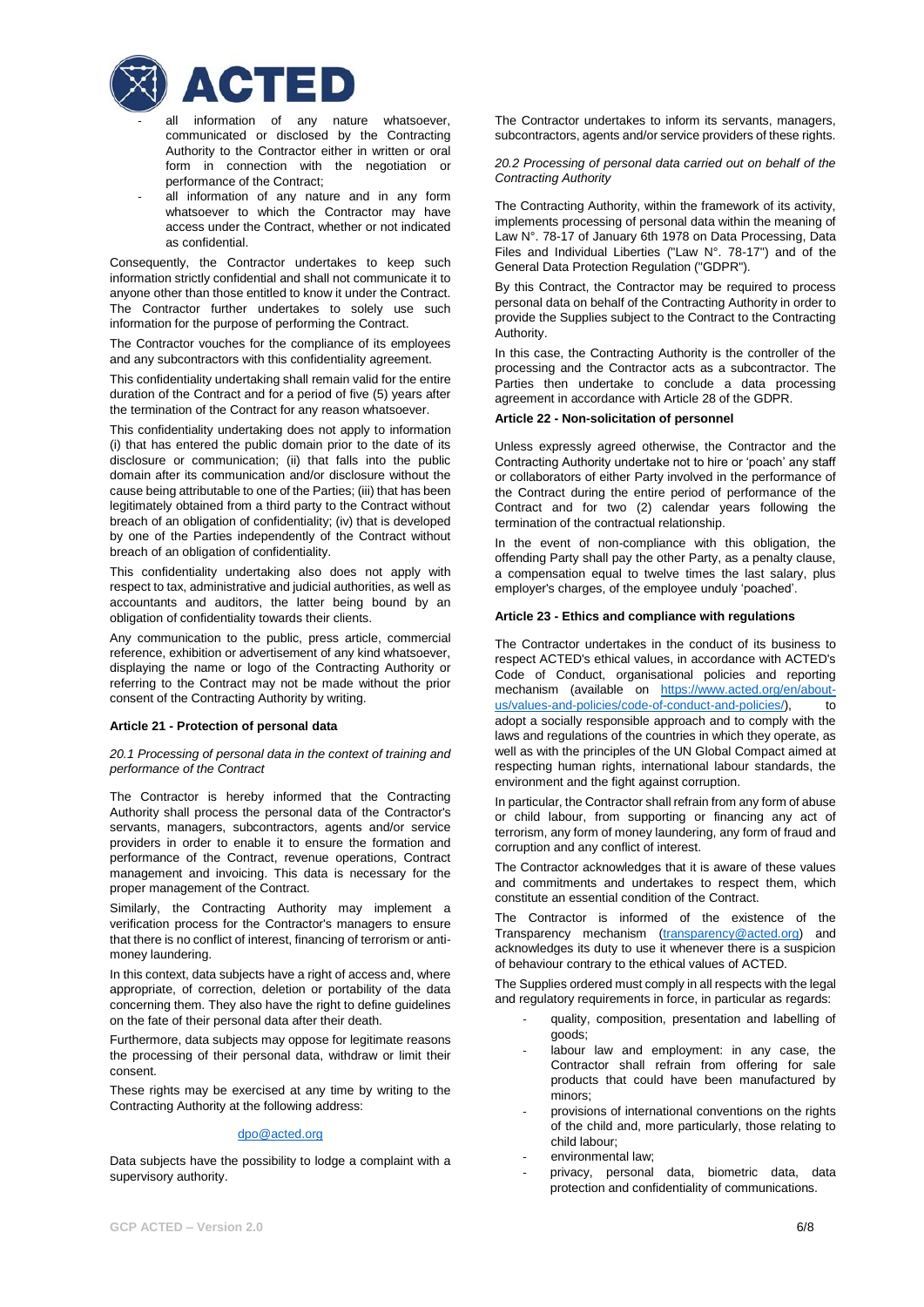

In particular, the Contractor undertakes to comply with the legal and regulatory provisions in force applicable to him/her, and to provide the Contracting Authority on request with information relating to the consequences of the company's activity on the environment, given according to the nature of this activity and its effects:

- water resource consumption, raw materials and energy resources with, where appropriate, the measures taken to improve energy efficiency and the use of renewable energies, land use conditions, discharges into the air, water and soil seriously affecting the environment, the list of which will be determined by Environment and Industry Ministers' orders, noise or odour nuisance and waste;
- measures taken to limit biological balance, natural environment and protected animal and plant species damage;
- evaluation or certification procedures undertaken with regard to the environment; the measures taken, where applicable, to ensure the compliance of the Contractor's activity with the legal and regulatory provisions applicable in this regard;
- expenses incurred to prevent Contractor activity consequences on the environment; the existence within the company of internal environmental management services, employees training and information on this latter point, resources devoted to reducing environmental risks as well as the organization set up to deal with pollution accidents with consequences reaching beyond the company's establishments;
- the amount of provisions and guarantees for environmental risks, unless this information is likely to cause serious prejudice to the Contractor in an ongoing dispute;
- the amount of compensation paid during the financial year in execution of a judicial decision concerning environmental matters and the actions taken to repair the damage caused to it.

The Contractor shall be fully responsible for all consequences of its failure to comply with these provisions and shall bear all compensation costs to the Contracting Authority for all consequences resulting therefrom.

In accordance with the legal and regulatory provisions in force, the Contractor must provide the Contracting Authority with the following documents on the date of signature of the Contract. then systematically and regularly every six (6) months from the date of conclusion of the Contract until the end of its execution:

- an identification card proving registration in the trade register or an extract of the registration in the Trade and Companies Register of less than three (3) months (extract K or KBIS);
- a certificate of provision of social declarations and payment of social security contributions from the social protection institution in charge of collecting social security contributions and Contractor contributions, of less than six (6) months and containing the following information: the security code for checking its authenticity, its validity, the number of employees employed, the basis of remuneration declared on the last social security contributions summary sent to the collection agency;
- the sworn statement by virtue of which the Contractor certifies that it does not use undeclared work as defined in Articles L.8221-1 et seq. of the French Labour Code, of less than six (6) months;
- the certificate on honour pursuant to Articles L.8251-1, L.5221-8 and L.5221-9 of the Labour Code, indicating whether the Contractor intends to call upon employees of foreign nationality for the

performance of the Contract and, if so, the list of names of the foreign employees subject to possession of a work permit, of less than six (6) months, indicating for each employee: his date of hiring, his nationality and the serial number of the title tantamount to work permit;

all certificates of insurance as referred to in particular in Article 11 of the General Conditions, of less than six (6) months.

The Contracting Authority reserves the right to suspend payments due pursuant to the Contract in case of failure to communicate one or more elements as referred to after a formal notice which has remained unsuccessful for ten (10) days from its receipt by the Contractor.

If applicable, the Parties undertake to set up a prevention plan, in accordance with Articles R. 4511-1 et seq. of the Labour Code.

The Contractor warranties and undertakes to fully compensate the Contracting Authority for all financial consequences resulting from any claim or action of any nature whatsoever brought by a third party based on a breach by the Contractor of its obligations or warranties in accordance with this Article. The Contracting Authority shall inform the Contractor as soon as it is aware of any claim or action directly or indirectly involving the Contractor and/or the Supplies and/or Results and shall provide the Contractor with all information or documents in its possession relating to such claim or action.

Thereafter, the Contractor agrees that the Purchaser may conduct audits made by itself or by a service provider appointed for this purpose in order to verify compliance with the above-mentioned standards. Any infringement of the above provisions shall expose the Contractor to immediate termination of the business relationship without notice.

### **Article 24 – Fight against money laundering and terrorist financing (AML/CFT)**

The Parties undertake to comply with all regulations concerning AML/CFT.

The Contractor undertakes to provide any document attesting to its good faith at the request of the Contracting Authority, proving its attachment to these regulations. Contractor's employees, subcontractors and other intermediaries are subject to these same regulations and requirements.

The Contractor warranties the Contracting Authority's liability throughout the duration of the Contract. Failure to comply with these regulations shall constitute a legitimate reason for the termination of the Contract in accordance with Article 14 of the General Conditions.

## **Article 25 - Audit**

The Contracting Authority reserves the right to audit the Contractor and, where applicable, its subcontractors at least once (1) during the term of the Contract, by itself or through a third party not in direct competition with the Contractor, designated by it, in order to verify compliance by the Contractor and its subcontractors with all the conditions described in the Contract.

In this respect, the Contractor undertakes to allow the Contracting Authority, or the third party designated by the Contracting Authority, free access to the premises.

For its part, the Contracting Authority undertakes to ensure that the audit is limited to strict checks on the conditions of Contract performance of the Contract at the Contractor's premises and that it takes place over a reasonable period of time, in order to avoid disrupting the Contractor and/or any potential subcontractors' activity.